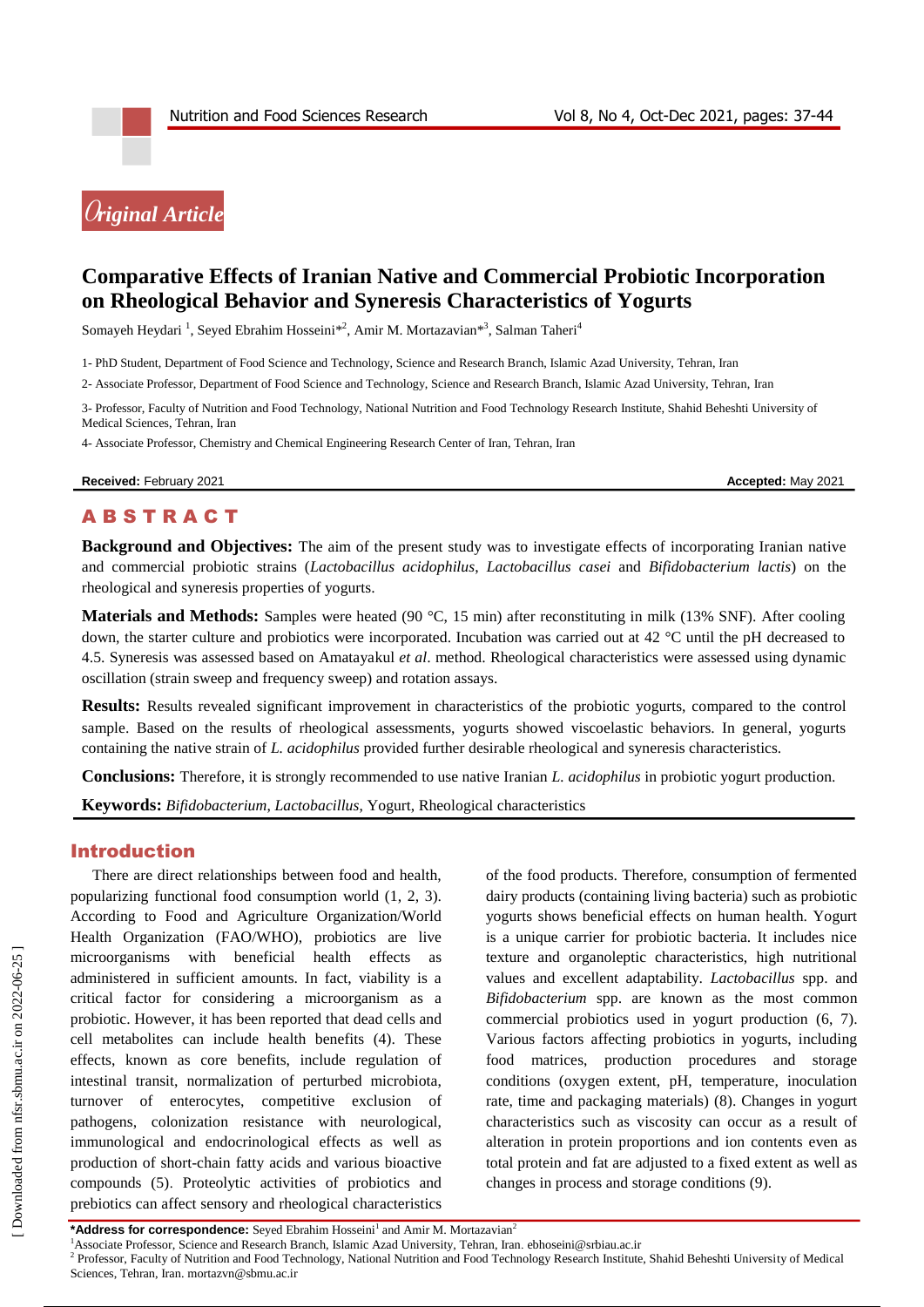Mousavi *et al*. (2019) reported that survival of *Lactobacillus acidophilus* and texture and organoleptic characteristics of the flaxseed enriched probiotic yogurts are affected by the proportion of flaxseed and storage time. Furthermore, addition of flaxseed to probiotic yogurts caused a higher growth rate of *Lactobacillus acidophilus* (up to 8.82 CFU/ml), compared to the control sample (6.87 CFU/ml). Flaxseed enhanced the yogurt viscosity, hardness, cohesiveness, gumminess and water holding capacity (WHC). However, decreases in yogurt syneresis and adhesiveness were seen (10). Sarwar et *al.* (2019) assessed physicochemical and microbiological characteristics of the produced synbiotic yogurt by probiotic yeast of *Saccharomyces boulardii* in combination with inulin (1–2% w/v). Microrheological analysis showed that the values of  $G_0$  and  $G''$  slightly decreased by the addition of inulin. Physiochemical parameters such as pH, acidity and protein content were in the normal range (similar to the control), while the fat content of the synbiotic yogurt significantly decreased. Addition of 1% inulin in yogurt formulation decreased the yogurt syneresis and preserved the viability of *S. boulardii* after storage for 28 days. Inulin improved the texture (dense, compressed and homogeneous structure), organoleptic characteristics and the survival of *S. boulardii* with a viable count of higher than 6.0 log CFU/g in the yogurt, as generally needed for probiotics. There is no evidence assessing rheological characteristics and syneresis of the probiotic yogurts using various Iranian native probiotics. Therefore, the aim of this study was to assess effects of Iranian native probiotic strains in comparison with commercial strains on the rheological and syneresis characteristics of the yogurt.

### Materials and Methods

**Probiotic strains and starter culture:** Commercial lyophilized starter culture (*Lactobacillus delbrueckii* ssp*. bulgaricus* and *Streptococcus thermophilus*) as well as commercial probiotic strains (*Lactobacillus acidophilus*  LA-5*, Lactobacillus casei* 431 and *Bifidobacterium lactis*  BB-12) were supplied by Chr. Hansen A/S, Horsholm, Denmark. Iranian native probiotic strains were purchased from TakGene, Tehran, Iran. Yogurt cultures and probiotic strains were stored at -18 °C according to the manufacturer's instructions.

**Production of set yogurts:** In this study, various probiotic yogurt treatments were used, including yogurt bacteria (Y-C) as control, yogurt bacteria and native strain of *L. acidophilus* (YLA<sub>n</sub>), yogurt bacteria and native strain of  $L$ . *casei* (YLC<sub>n</sub>), yogurt bacteria and native strain of *B. lactis* (YBLn), yogurt bacteria and commercial strain of *L. acidophilus* (YLA<sub>c</sub>), yogurt bacteria and commercial strain of *L. casei* (YLCc), and yogurt bacteria and commercial

strain of *B. lactis* (YBL<sub>c</sub>). All samples were prepared using potable water and reconstituted skim milk powder (Pegah Dairy Industry, Tehran, Iran). Samples were heated (90 °C, 15 min) after reconstituting in milk (13% SNF). After cooling down (44  $^{\circ}$ C  $\pm$ 1), starter cultures and probiotics were incorporated. Then, incubation was carried out at 42 °C until pH decreased to  $4.5 \pm 0.01$  from  $6.41 \pm 0.03$ . Samples were cooled down and stored at 5 °C for 28 days.

**Rheological assessment:** Rheological behaviors of the prepared samples were studied using dynamic oscillation and rotation shear assays and rheometer (MCR301, Anton-Paar, GmbH, Graz, Austria) vane geometry. All experiments were carried out at 20  $^{\circ}$ C  $\pm$ 1. The strain sweep assay was carried out (strain range of 0.01–1000% at fixed 1 Hz) to investigate limiting values of the linear viscoelastic range (LVE), structural strength (*G*' at LVE), cross over  $(G' = G'')$  and resistance to mechanical force or yield stress (Tau *y* as an indicator of structural strength) (12). In frequency sweep assays, the frequency ramp ranged 0.01–100 Hz. Rheological parameters, including elastic modulus (*G'*), viscous modulus (*G″*), damping factor  $(\tan \delta = G''/G')$ , complex modulus  $(G^*)$  and "*a*" and "*b*" factors were estimated (13,14). Rotation shear assays were carried out in two intervals as described by Donmez et *al.* (2017) and Norouzbeigi et *al.* (2020) with modifications as follows: the first interval for 10 s at a steady shear rate of 200 rps to achieve a better homogenization and create a similar beginning status for all treatments and the second interval at a shear rate of 0.5–300 rps to achieve apparent viscosity (15,16). Data were properly fitted with the powerlaw model and assessed using Rheoplus Software v3.21 (Anton Paar, Graz, Austria).

**Syneresis assessment:** Level of the spontaneous syneresis in undisturbed set yogurt was assessed according to Amatayakul *et al*. (2006). First, the cup of set yogurt was weighed at  $4 °C$  (W<sub>1</sub>). Then, yogurt was stored at an angle of nearly 45° to collect the separated whey on the side of the cup. A needle was used to remove the separated whey. Weight of the yogurt cup was recorded  $(W_2)$ . To prevent further leakage of whey from the gel, the entire assay was carried out within 10 s. The syneresis was expressed using Eq. 1 (17):

Syneresis (%) =  $W_2/W_1 \times 100$  (1)

**Statistical analysis**: All experiments were carried out in triplicate. Results were statistically analyzed using completely randomized design at a confidence level of 0.95. Curve Expert v.6, SPSS v.24 and Excel 2013 were used to carry out statistical and regression analyses.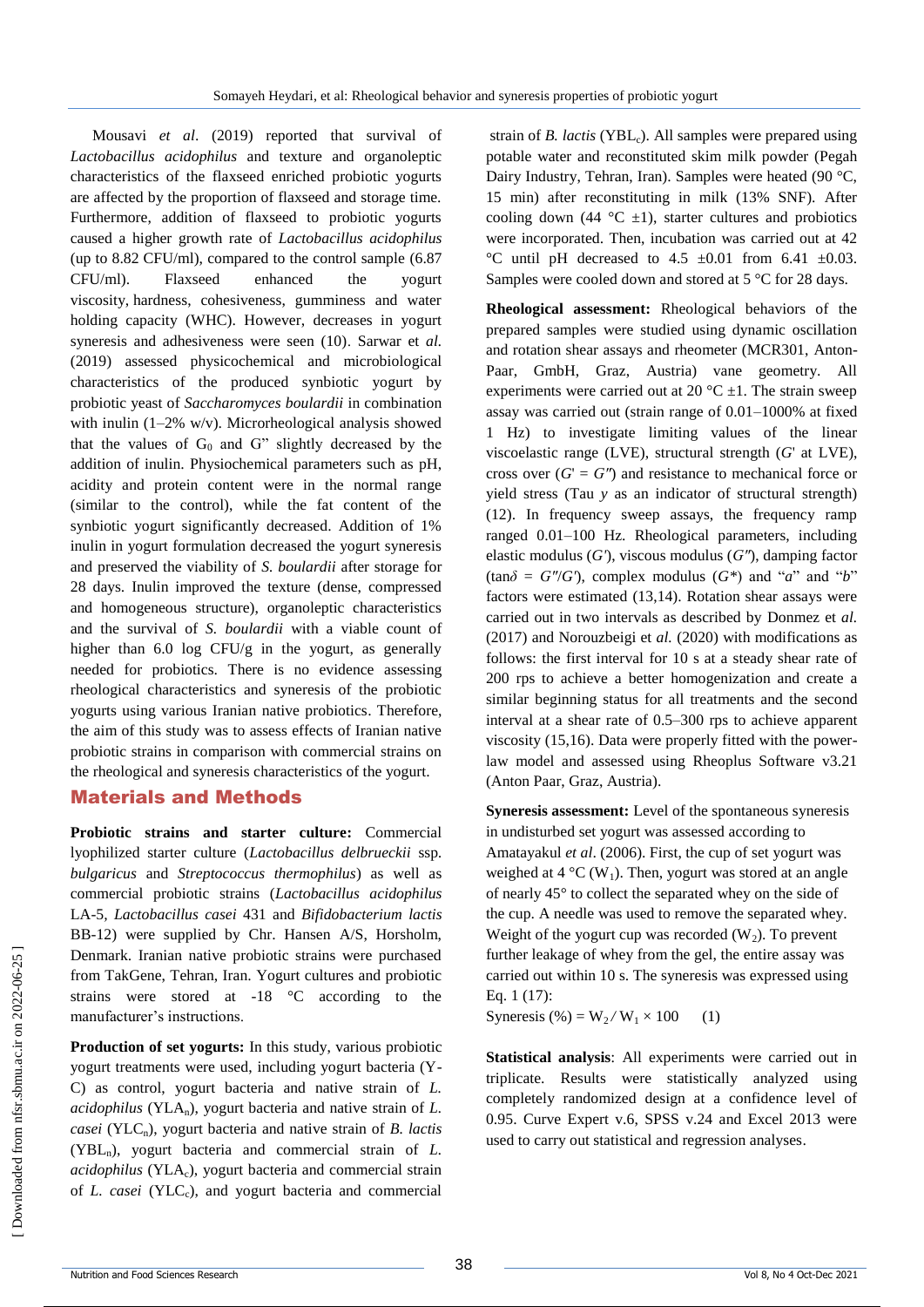### Results

#### **Rheological characterization**

**Frequency scan assay:** Figure 1 (a–g), showed changes in the storage modulus of the various samples at a frequency of 0.01–100 Hz. Results of the frequency scanning assay are represented in Table 1. It was detected that the elastic modulus of all treatments was higher than the viscous modulus. Storage module (elastic component) and drop modulus (viscous component) showed similar frequency dependences. Furthermore, samples showed various elasticities and poor viscoelastic gel characteristics (Fig. 1H); as Hassan et *al*. (2003) reported (18). Similar rheological behaviors were observed in all samples. However, significant differences were seen between the elastic components of the Iranian and commercial probiotic strains. Generally, YLan and YLac samples showed the highest and the lowest elastic components, respectively. Increases in elastic components of all samples were seen at higher frequencies; as shown by Blisto *et al.*, 2017, and



Costa *et al.*, 2019 (21, 22). Figure 1i represents elastic and viscous components of the samples at various frequencies. Therefore, addition of probiotic bacteria changed the firmness of yogurt. Compared to the control, YLan sample included the highest elasticity and viscosity, while YLac sample showed the lowest values.

**Table 1.** Textural attributes of various yogurt samples

| Treatments       | a                     | b               | $\mathbb{R}^2$ | $tan \delta$         |
|------------------|-----------------------|-----------------|----------------|----------------------|
| $Y-C$            | $1658^{\overline{e}}$ | $0.193^{\rm a}$ | 0.98           | $0.310^a$            |
| $YLA_n$          | $2205^{\mathrm{a}}$   | $0.167^d$       | 0.99           | $0.294$ <sup>d</sup> |
| YLA <sub>c</sub> | $1294^{\rm g}$        | $0.164^d$       | 0.99           | 0.293 <sup>d</sup>   |
| $YLC_n$          | $1938^{b}$            | $0.171^{\circ}$ | 0.99           | 0.300 <sup>c</sup>   |
| $YLC_c$          | 1542 <sup>f</sup>     | $0.168^{cd}$    | 1.00           | 0.301 <sup>c</sup>   |
| $YBL_n$          | $1781^{\rm d}$        | $0.180^{b}$     | 0.99           | $0.304^b$            |
| YBL <sub>c</sub> | $1871$ <sup>c</sup>   | $0.179^b$       | 0.98           | 0.301 <sup>c</sup>   |

\*Means in a column with different small letters represent significant differences ( $P < 0.05$ )

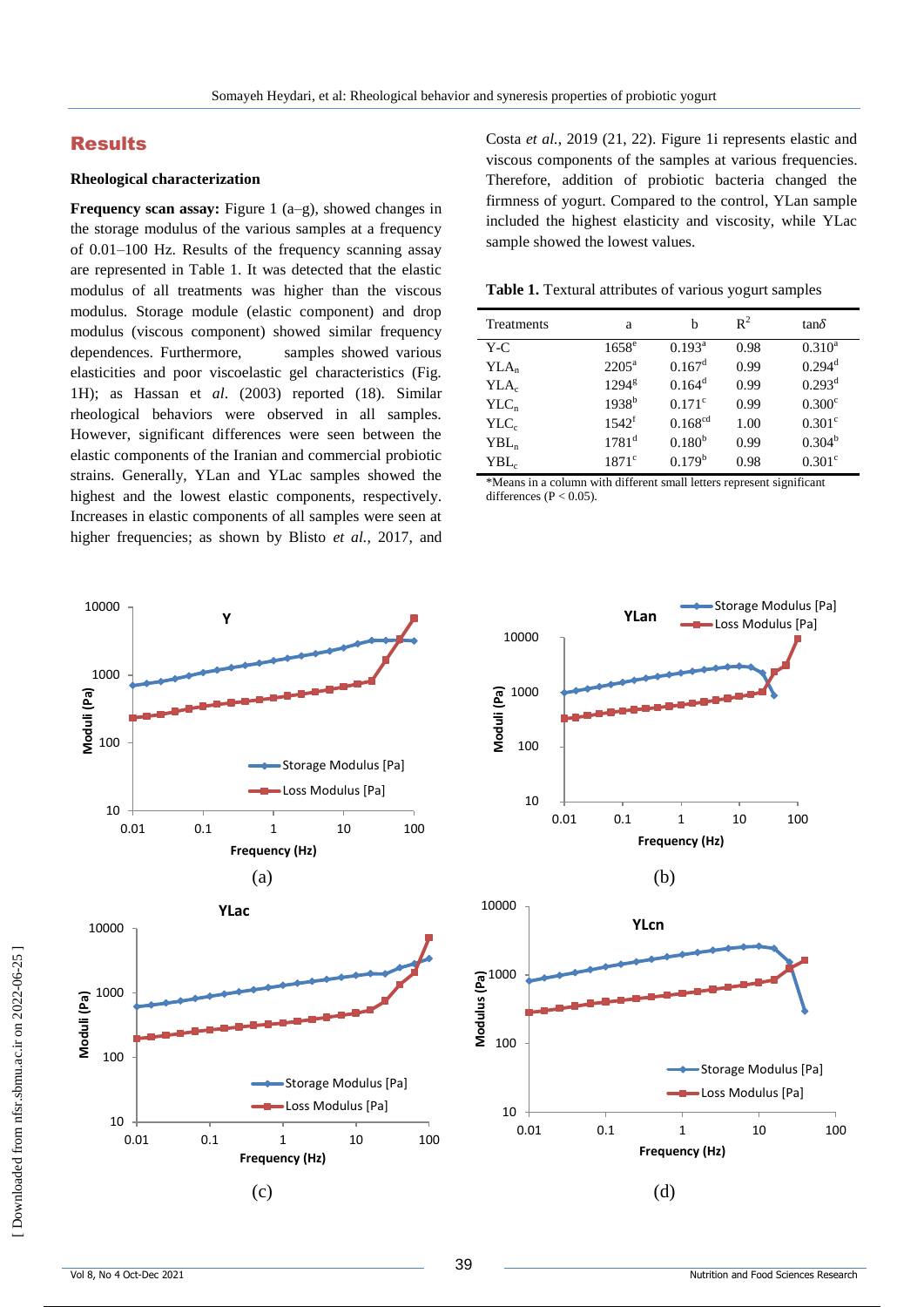

**Figure 1**. Storage and loss moduli of various yogurt samples Treatments: Y–C, yogurt bacteria; YLA<sub>n</sub>, yogurt bacteria and native Lactobacillus acidophilus; YLA<sub>c</sub>, yogurt bacteria and commercial Lactobacillus acidophilus; YLc<sub>n</sub>, yogurt bacteria and native Iranian *Lactobacillus casei*; YLC<sub>c</sub>, yogurt bacteria and commercial *Lactobacillus casei*; YBL<sub>n</sub>, yogurt bacteria and native Iranian Bifidobacterium lactis; and YBL<sub>c</sub>, yogurt bacteria and commercial Bifidobacterium lactis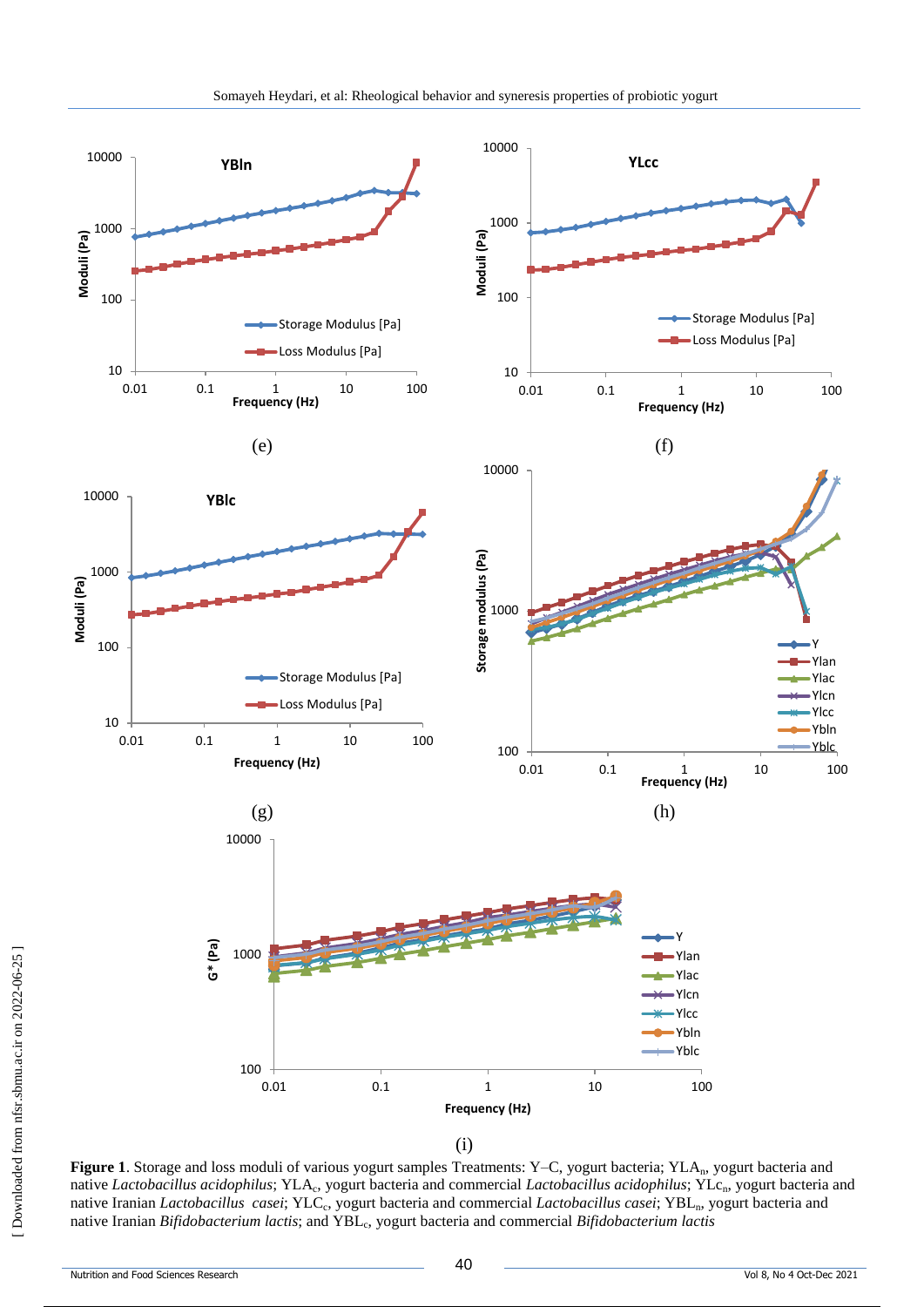As shown in Table 1, tanδ, "*a*" and "*b*" values of the samples were significantly various ( $p < 0.05$ ). The Y-C included the highest " $b$ " value while YBL<sub>n</sub> and YBL<sub>c</sub> showed the lowest value. The  $YLa_n$  and  $YLa_c$  included the highest and the lowest "a" values, respectively. Based on the viscoelastic materials, higher "b" values show the viscoelastic behavior of the gel-like structures and a further sensitivity to mechanical stresses. In power-law, the higher "*a*" (y-intercept) values refer to stronger gel structures. The YLan and YLac samples included the highest and the lowest "*a*", respectively. The higher tanδ refers to the lower strength of the gel structure. Ratio of the viscous components was higher than elasticity.  $YLa<sub>c</sub>$  and  $Yla<sub>n</sub>$ included the highest and the lowest values of tanδ, respectively.

**Strain scan assay results:** Intersection of the elastic and viscous components is considered as the elastic boundary (Table 2). The sample structure breaks and begins to flow; as Meyer *et al.* (2011) reported. Values of the elastic and viscous components were similar. Intersection of the elastic component and the viscosity (over cross) were significantly various in various samples ( $p < 0.05$ ). Moreover, YLCn and  $YLA<sub>c</sub>$  included the highest and the lowest elastic ranges, respectively. Based on the results from the strain scan assay (Table 2), the  $YLa<sub>c</sub>$  sample included the lowest structural strength (elastic modulus in the range linear viscoelasticity). Considering G<sup>\*</sup>, "*a*", "*b*" and tanδ, the YLA<sup>n</sup> sample showed the highest structural strength. Table 2 shows significant differences between the stress levels of the samples corresponding to the end of the linear region (*p*<0.05). Higher levels of this parameter demonstrate

higher structural stabilities and stronger gel structures. Stress is the minimum necessary force to flow the sample (24). In fact, YLAn included the highest limit stress representing that a further mechanical force was needed to follow  $(12)$ . Apparent viscosity of the samples (at a constant stress point) was shown in Fig. 2. Samples Y and YLan showed the lowest and the highest apparent viscosities, respectively. These results revealed effects of the probiotic bacteria on the yogurt texture. Figure 2 represents significant improvements in apparent viscosity of the probiotic yogurt, compared to the control  $(25)$ .

| Table 2. Rheological characteristics of the control and |
|---------------------------------------------------------|
| prepared yogurt samples                                 |

| Treatments       | Storage              | Cross over          | Tau $(y)$         |
|------------------|----------------------|---------------------|-------------------|
|                  | modulus (Pa)         | (Pa)                | (Pa)              |
| $Y-C$            | $1661.03^e$          | 124.00 <sup>b</sup> | 6.20 <sup>d</sup> |
| $YLA_n$          | 2187.94 <sup>a</sup> | $121.00^{\circ}$    | $8.34^{a}$        |
| YLA <sub>c</sub> | 1284.84 <sup>g</sup> | $106.00^d$          | 4.90 <sup>f</sup> |
| $YLC_n$          | $1988.76^b$          | $170.66^{\circ}$    | $7.39^{b}$        |
| $YLC_c$          | 1550.66 <sup>f</sup> | $121.07^{\circ}$    | $5.91^{\circ}$    |
| $YBL_n$          | $1776.95^d$          | $121.60^{\circ}$    | $6.63^{\circ}$    |
| ${\rm YBL}_c$    | $1859.77^{\circ}$    | $121.68^{bc}$       | 6.21 <sup>d</sup> |

\*Values with different letters in each column are significantly different (*p*< 0.05).

**Syneresis characteristics:** Table 3 illustrates syneresis assessment results of the samples. Significant differences were seen in the syneresis levels of various yogurts (*p* < 0.05). in general,  $YLA_n$  and  $YLA_c$  showed the lowest and the highest synereses, respectively. Levels of  $YLA_n$ ,  $YLC_n$ and YBL<sub>c</sub> samples were statistically similar ( $p > 0.05$ ). However, syneresis of  $YLA<sub>c</sub>$  was 62.34% higher than that of YLA<sub>n</sub>.



**Figure 2.** Apparent viscosity of various yogurt samples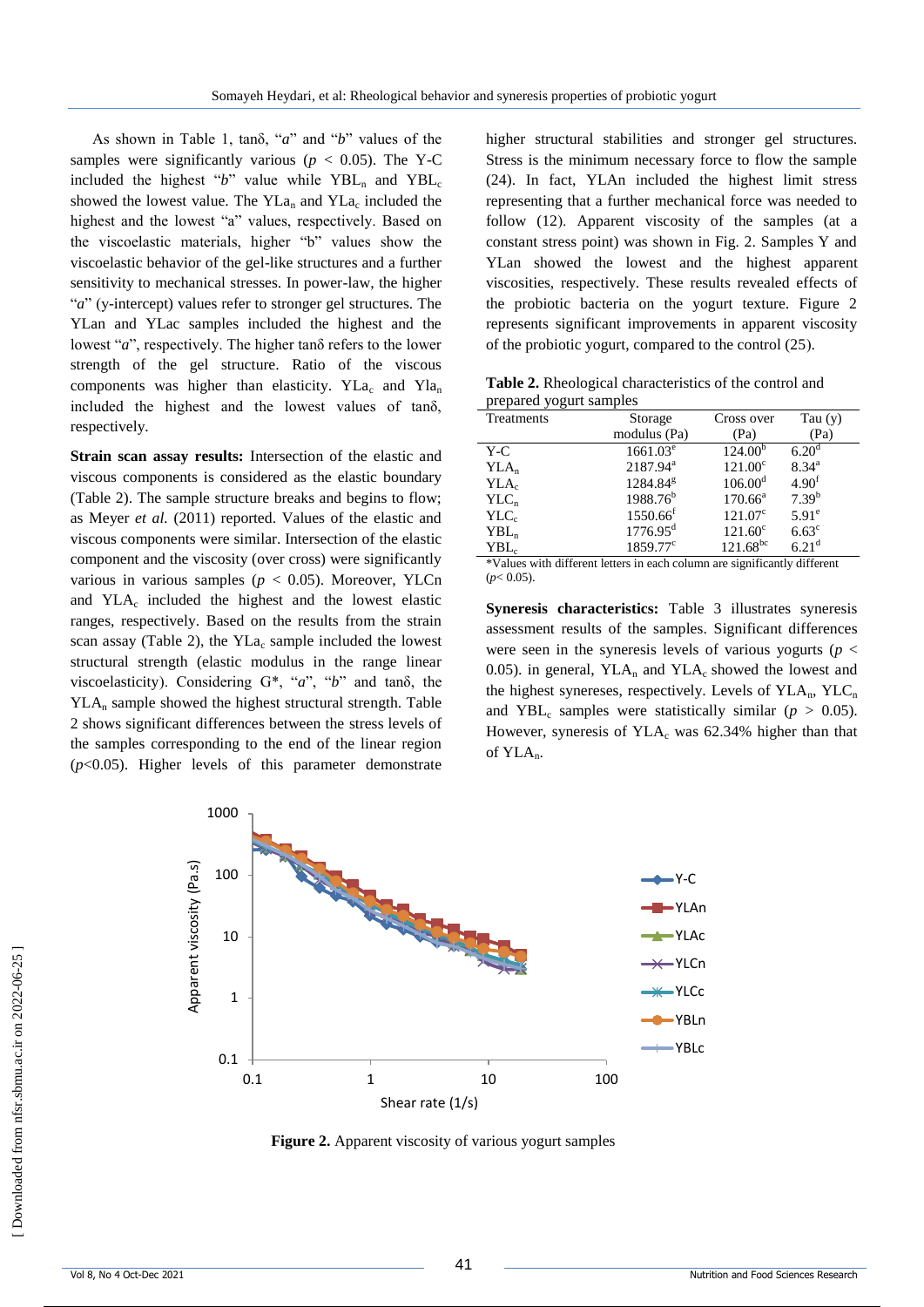## **Discussion**

#### **Rheological characterization**

**Frequency scan assay:** Results were similar to reported results by Hasan *et al*. in 2003 and KrivoroTova et *al.* in 2017 (18, 19). Use of higher frequencies caused increases in elasticity and viscosity of the sample components. Elastic and viscous components reached the intersection point; therefore, all samples showed the flow point. In viscoelastic region, all samples showed linear behaviors (such as solid). Before the flow point, the elastic component was higher than the elastic component. After the linear viscoelastic range, the viscosity component was higher and the samples showed quasi-liquid behaviors. These results were similar to those by Zargaran et al. (2013). As Costa et al. (2019) described, the higher complex modulus caused further firmness in the treated yogurt rather than the control.

**Strain scan assay results:** Costa *et al*. (2019) reported that limit stresses generally existed despite an interactive structure or cross-linking and probiotic bacteria seemed to amplify these linkages (22). Decreases in apparent viscosity were possibly linked to the effects of the bacterial enzymes on the casein micelle matrix (Ariana and McGrew, 2007). Type of the fiber and storage time are factors affecting apparent viscosity of the samples (26). Ariana and McGraw (2007) reported insignificant differences between the apparent viscosity of yogurt samples containing inulin and oligofructosis. Yogurt is a pseudoplastic product (Costa et *al*., 2019), meaning that increases in shear stress lower its viscosity. In the current study, YLan and Y showed the highest and the lowest apparent viscosities, respectively. This demonstrated the effects of probiotics on strengthening the gel network and improving the viscosity (22).

**Syneresis characteristics:** In this study, consistencies were reported between the results of the syneresis and the rheological characteristics of the yogurt samples. Gel structure of the samples with higher elastic modulus and yield stress was further compact. It brought higher serum maintenance and lower syneresis (27,9,28). Compared to the probiotic samples, incorporating inactivated probiotic cells into yogurts caused lower syneresis and higher WHC (12). Brennan and Tudorica (2008) reported that yogurt syneresis was affected by the milk fat content. They also stated that the fat globules decreased the casein aggregation, improved the three-dimensional (3D) network and produced further compact structures (29). Amatayakul *et al*. (2006) reported that the yogurt syneresis decreased by

increases in total solids and use of extracellular polymeric substance-producing starter cultures (17)*.* These dissimilar syneresis results could be attributed to use of various total solid levels (13%) in this study (30,31). Total solids extended and starter culture types affected whey separation of the yogurt. Increases in total solid contents promoted the gel network stability and density. Moreover, water was delimited rather tightly, causing higher firmness (21). Fortifying milk protein network with skim milk powder, whey protein isolate and sodium caseinate is effective in decreasing or preventing yogurt syneresis (29). Donmez *et al*. (2017) investigated that green tea and green coffee powders (rich in polyphenols) improved set yogurt whey separation and its rheological characteristics (16). Parvarei et *al*. (2021) compared addition of probiotics and paraprobiotics to the greatest mean pH drop rate, mean acidity increase rate, mean redox potential increase rate, final acidity and final redox potential in yogurts containing inactivated *L. acidophilus* (added before fermentation). Samples containing *L. acidophilus* and *B. lactis* included the highest acetaldehyde contents. After 28 days, samples containing paraprobiotics (*L. acidophilus*) included the highest lactic acid levels. The *L. acidophilus* showed greater effects on acetaldehyde generation in yogurts after 28 days of storage. Addition of paraprobiotics increased viability of the starter cultures. Moreover, incorporation of inactivated probiotic cells into yogurts decreased the syneresis and increased the WHC (32).

#### **Conclusion**

Results of this study revealed that the probiotic strains significantly affected syneresis and rheological characteristics of the yogurts. Native and commercial probiotic strains were effective in strengthening the casein network and yogurt structure as well as decreasing the syneresis. Therefore, use of the Iranian native *L. acidophilus* strain is recommended in probiotic yogurt production as it provides better rheological and syneresis characteristics after fermentation. Further studies are needed to assess effects of other Iranian native probiotic strains on rheological and syneresis characteristics of the yogurts during fermentation and storage.

### Financial disclosure

The authors declared no financial interest.

### Funding/Support

This work was not financially supported.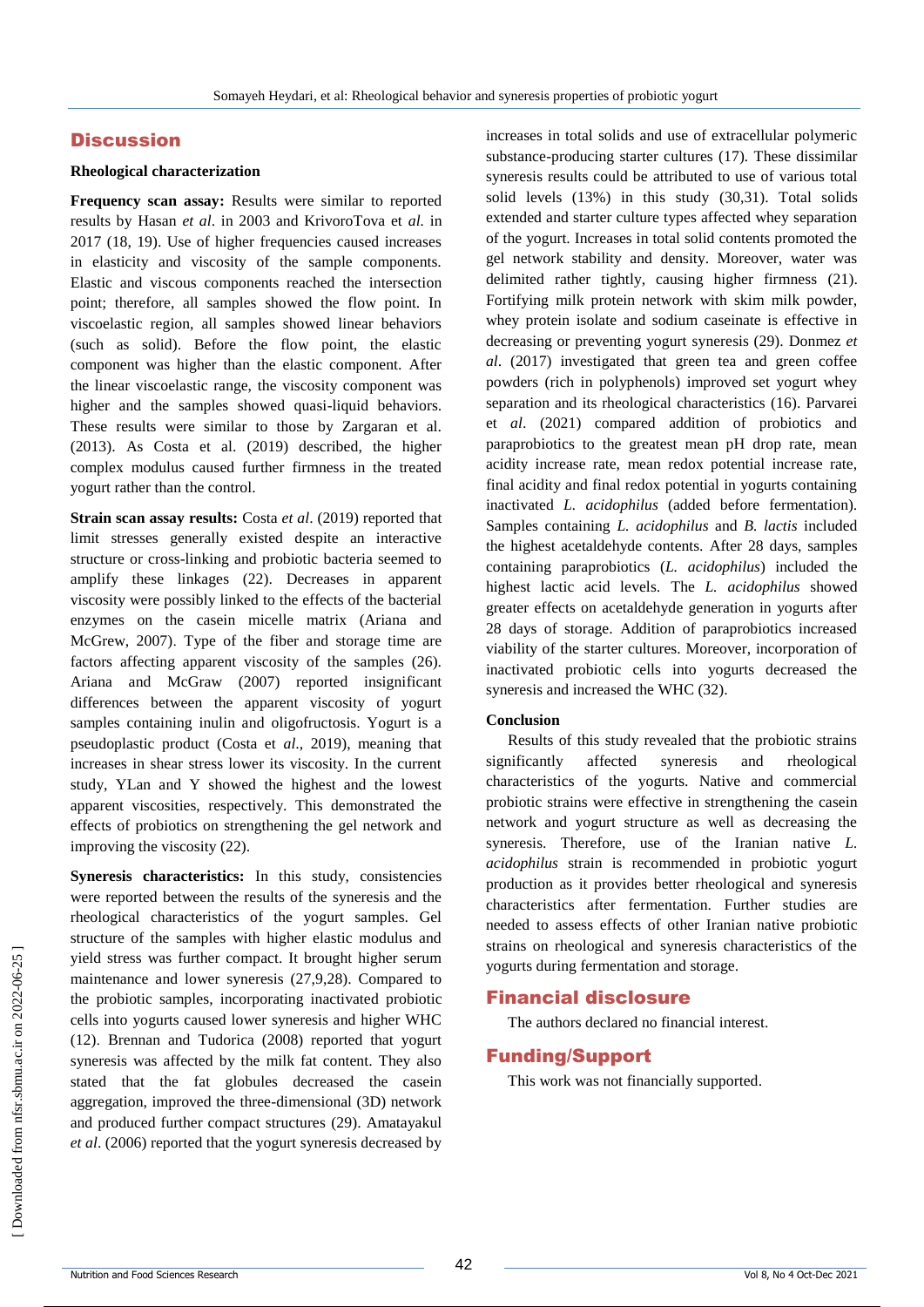# References

- 1. Karaca O. B, Güzeler N, Tangüler H, Yaşar K, & Akın M. B. Effects of apricot fibre on the physicochemical characteristics the sensory properties and bacterial viability of nonfat probiotic yoghurts. Foods. 2007: 8, 1–15.
- 2. Khorshidian N, Yousefi M, Shadnoush M, & Mortazavian A. M. An overview of β-Glucan functionality in dairy products. Current Nutrition & Food Science. 2018: 14, 280–292.
- 3. Wang Y, Zhou J, Xia X, Zhao, Y, & Shao W. Probiotic potential of Lactobacillus paracasei FM-LP-4 isolated from Xinjiang camel milk yoghurt. International Dairy Journal. 2018: 62, 28–34.
- 4. FAO, WHO. Guidelines for the evaluation of probiotics in food. Food and Agriculture Organization and World Health Organization, London. 2002.
- 5. Scourboutakos MJ, Franco-Arellano B, Murphy SA, Norsen S, Comelli EM, L'Abbe´ MR. Mismatch between probiotic benefits in trials versus food products. Nutrients. 2017.
- 6. Alizadeh Khaledabad M, Ghasempour Z, Moghaddas Kia E, Rezazad Bari M, and Zarrin R. Probiotic yoghurt functionalised with microalgae and Zedo gum, chemical, microbiological, rheological and sensory characteristics. International Journal of Dairy Technology. 2017: 73(1): 67- 75.
- 7. Lucatto J.N, da Silva‐ Buzanello R.A, de Mendonça S.N.T.G, Lazarotto T.C, Sanchez J.L, Bona E. and Drunkler D.A. Performance of different microbial cultures in potentially probiotic and prebiotic yoghurts from cow and goat milks. International Journal of Dairy Technology. 2019.
- 8. Norouzbeigi S, Vahid-Dastjerdi L, Yekta R, Farhoodi M, Mortazavian AM. Effects of using different O2 scavengers on the qualitative attributes of bifidus yogurt during refrigerated storage. Food Research International. 2020:109953.
- 9. Keogh M, O'kennedy B. Rheology of stirred yogurt as affected by added milk fat, protein and hydrocolloids. Journal of food science. 1998: 63(1):108-12.
- 10. [Mousavi M,](https://www.cabdirect.org/globalhealth/search/?q=au%3a%22Mousavi%2c+M.%22) [Heshmati A,](https://www.cabdirect.org/globalhealth/search/?q=au%3a%22Heshmati%2c+A.%22) [Garmakhany A. D,](https://www.cabdirect.org/globalhealth/search/?q=au%3a%22Garmakhany%2c+A.+D.%22) [Vahidinia](https://www.cabdirect.org/globalhealth/search/?q=au%3a%22Vahidinia%2c+A.%22)  [A,](https://www.cabdirect.org/globalhealth/search/?q=au%3a%22Vahidinia%2c+A.%22) [Taheri M.](https://www.cabdirect.org/globalhealth/search/?q=au%3a%22Taheri%2c+M.%22) Optimization of the viability of *Lactobacillus acidophilus* and physico-chemical, textural and sensorial characteristics of flaxseed-enriched stirred probiotic yogurt by using response surface methodology. [Food Science and](https://www.cabdirect.org/globalhealth/search/?q=do%3a%22LWT+-+Food+Science+and+Technology%22)  [Technology.](https://www.cabdirect.org/globalhealth/search/?q=do%3a%22LWT+-+Food+Science+and+Technology%22) 2019: Vol.102 pp.80-88 ref.36.
- **11.** Sarwar A, Aziz T, Al-Dalali S, Zhao X, Zhang J, Din J, Chen Ch, And Yang Z. Physicochemical and Microbiological Properties of Synbiotic Yogurt Made with Probiotic Yeast *Saccharomyces boulardii* in Combination with Inulin. Journal MDPI. 2019.
- 12. Balaghi S, Mohammadifar MA, Zargaraan A, Gavlighi HA, Mohammadi M. Compositional analysis and rheological characterization of gum tragacanth exudates from six species of Iranian Astragalus. Food Hydrocolloids. 2011; 25(7):1775- 84.
- 13. Heydari S, Amiri‐ Rigi A, Ehsani MR, Mohammadifar MA, Khorshidian N, Koushki MR, et al. Rheological behaviour, sensory properties and syneresis of probiotic yoghurt supplemented with various prebiotics. International Journal of Dairy Technology. 2018;71:175-84.
- 14. Mariotti M, Lucisano M, Pagani MA, Ng PK. The role of corn starch, amaranth flour, pea isolate, and Psyllium flour on the

rheological properties and the ultrastructure of gluten-free doughs. Food Research International. 2009;42(8):963-75.

- 15. Norouzbeigi S, Vahid-Dastjerdi L, Yekta R, Farhoodi M, Mortazavian AM. Effects of using different O2 scavengers on the qualitative attributes of bifidus yogurt during refrigerated storage. Food Research International. 2020:109953.
- 16. Dönmez Ö, Mogol BA, Gökmen V. Syneresis and rheological behaviors of set yogurt containing green tea and green coffee powders. Journal of dairy science. 2017; 100(2):901-7.
- 17. Amatayakul T, Sherkat F, Shaha N. Syneresis in se yogurt as affected by EPS stater culture and levels of solids. International Journal of dairy technology. 2006: 59(3): 216- 221.
- 18. Hassan A.N, Ipsen R, Janzen T, and Qvist K.B. Microstructure and rheology of yogurt made with cultures differing only in their ability to produce exopolysaccharides. Journal of dairy science. 2003: 86(5), pp.1632-1638.
- 19. KrivoroTova T, SereiKaiTe J. and GlibowSKi P. Rheological and textural properties of yogurts enriched with Jerusalem artichoke flour. 2017.
- 20. Zargaraan A, Omaraee Y, Rastmanesh R, Taheri N, Fadavi G, Fadaei M, Mohammadifar MA. Rheological characterization and cluster classification of Iranian commercial foods, drinks and desserts to recommend for esophageal dysphagia diets. *Iranian journal of public health.* 2013: *Dec*;42(12):1446.
- 21. Belsito P.C, Ferreira, M.V.S, Cappato L.P, Cavalcanti R.N, Vidal V.A.S, Pimentel T.C, Esmerino E.A, Balthazar C.F, Neto R.P.C, Tavares M.I.B, and Zacarchenco P.B. Manufacture of Requeijão cremoso processed cheese with galactooligosaccharide. *Carbohydrate Polymers*. 2017:174, pp.869-875.
- 22. Costa M.F, Pimentel T.C, Guimaraes J.T, Balthazar C.F, Rocha R.S, Cavalcanti R.N, Esmerino E.A, Freitas M.Q, Raices R.S, Silva M.C, and Cruz A.G. Impact of prebiotics on the rheological characteristics and volatile compounds of Greek yogurt. *LWT*. 2019:*105*, pp.371-376.
- 23. Meyer D, Bayarri S, Tárrega A, Costell E.. Inulin as texture modifier in dairy products. *Food Hydrocolloids*, 2011: *25* (8), pp.1881-1890.
- 24. Zhou M, Parkhurst A.M, Voss H.K, Weller C.L. Estimating rheological properties of yogurt using different versions of the Freundlich model and design matrices. 2004.
- 25. Aryana K.J, McGrew P. Quality attributes of yogurt with Lactobacillus casei and various prebiotics. LWT-Food Science and Technology. 2007: 40(10), pp.1808-1814.
- 26. Staffolo M.D, Bertola N, Martino M. Influence of dietary fiber addition on sensory and rheological properties of yogurt. *International Dairy Journal*. 2004:*14*(3), pp.263-268.
- 27. Beheshtipour H, Mortazavian A, Mohammadi R, Sohrabvandi S, Khosravi‐ Darani K. Supplementation of Spirulina platensis and Chlorella vulgaris algae into probiotic fermented milks. Comprehensive Reviews in Food Science and Food Safety. 2013;12(2):144-54.
- 28. Steffe JF. Rheological methods in food process engineering. Freeman press. 1996.
- 29. Brennan CS, Tudorica CM. Carbohydrate‐ based fat replacers in the modification of the rheological, textural and sensory quality of yoghurt: comparative study of the utilisation of barley beta‐ glucan, guar gum and inulin. International journal of food science & technology. 2008; 43(5):824-33.